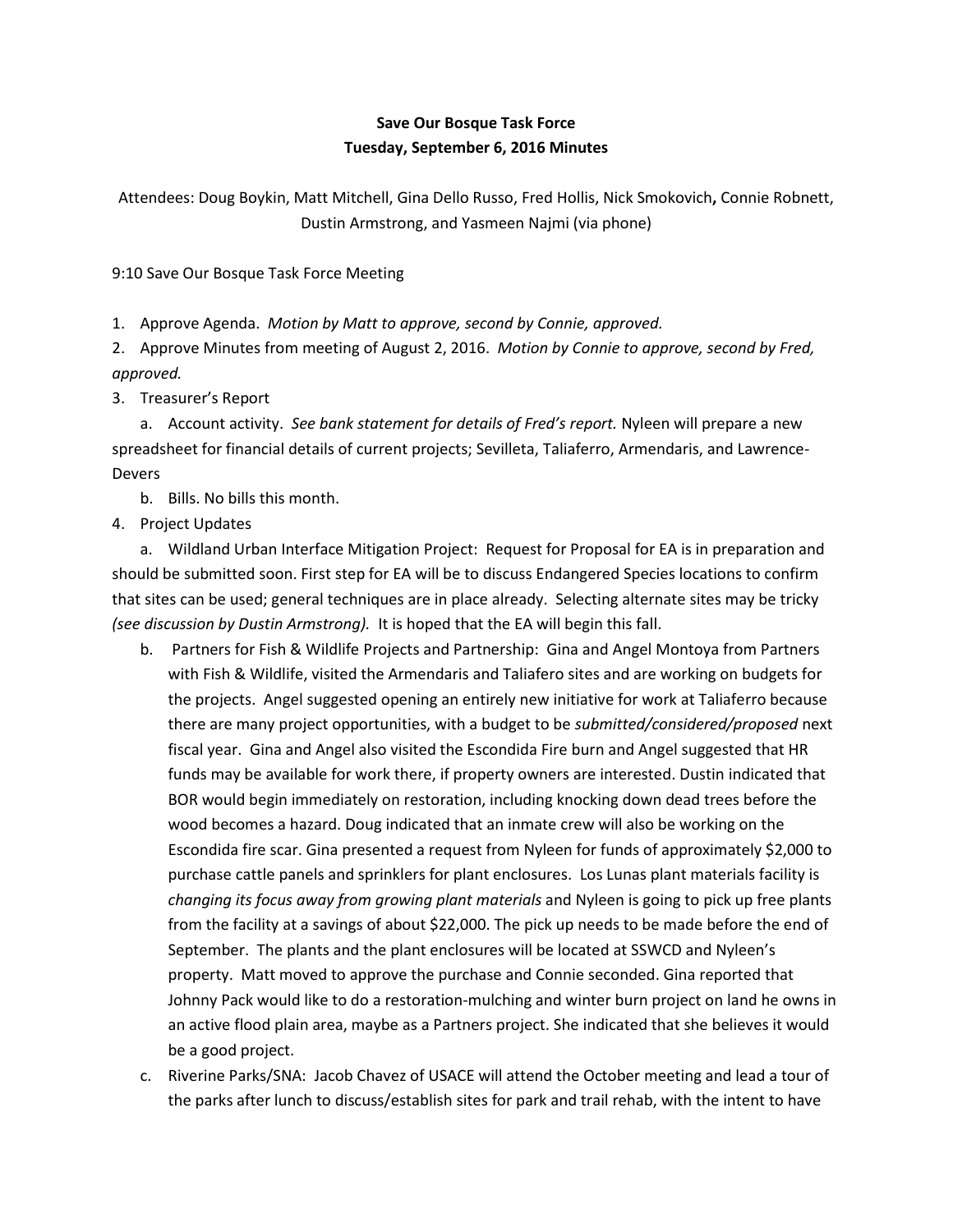usable features when the parks reopen. Dustin reported that BOR is currently working at 2 parks *(*Sandbar and Confluence*)*, performing bankline lowering for habitat and extracting nonnative vegetation, particularly at Sandbar. Additionally, there was discussion of establishing a parking area at Confluence park on the west side of the low flow channel. Dustin indicated that rock from Red Canyon is available for parking areas and barriers, along with poles from Ft. Craig. Dustin also reported that BOR will be replacing the Neal Cupp pumps at Luis Lopez with electric pumps. It is anticipated that Rocky Mountain (second phase contractor of levee project) will finish work before Kirkland finishes its part (first phase).

- d. Rio Grande Trail, Socorro Valley Trail efforts: Gina reported that there will be a Task Force and MRGEDA meeting on September 16 to discuss the Socorro Valley Trail in Socorro. She also indicated that the next Rio Grande Trail meeting will be on September 22 in Corrales.
- e. Other: Dustin reported that BOR and NM Tech are doing a sediment load transfer/deposit project at Los Pinos Arroyo and that Chuck Muncy approached him in connection with establishing a fence boundary on the west side of the river north of Escondida. We have received nothing new from Darryl Reasner regarding establishing a patrol on the river. A cleanup along Highway 1 from San Antonio to Bosque del Apache and on 380 from the flashing light to the river, followed by lunch, was discussed and scheduled for November 12.
- 5. Restore our Rivers Initiative. Gina reported that she is waiting to hear whether The Friends of the Bosque will provide \$5,000 in support for 2017-18. She also indicated that she is preparing to submit a proposal, due by September 30, requesting \$15,000 for 2017-18. She is working towards the \$45-\$47K match SOBTF will need for the initiative.
- 6. Fall events: The Fall Trash pick-up day will be October 28. We will meet at San Antonio Park and travel north from there approximately to Brown Arroyo, and then work to the south. Lunch provided after pickup. Nick is working on final commitments from Bosque Del Apache NWR, the Friends of the Bosque, and the county extension agent for Bosque Conservation Day presentations. Doug confirmed that we will assist with transportation costs, if necessary.
- 7. Tamarisk Leaf Beetle meeting planning: Gina indicated that October 19 works for most people, and that the meeting will be held on the 19<sup>th</sup> at the Socorro County Annex offices from 10AM to 3- or 4PM. Discussion will include: 1) Science, including the issues of increased fire danger, vegetation likely or probable to fill the void left by beetle kill, and whether the beetle will completely eradicate tamarisk in the area; and 2) Initiatives Under Way, with remarks from all working on this issue.
- 8. Other agenda items: Facebook, Web page. We would like to add interviews with Matt, Doris, and someone from the Gonzales family to our website, with information on the history of the projects and the process of habitat restoration activities at their respective properties, and with discussions of their perspectives on land ethic and stewardship. Connie is to work on these interviews and to set links to the county for Escondida fishing and wood permits, including linking to NM Forestry, and directing the public to the Escondida burn scar and from San Acacia to Hwy 380 for wood, with the admonishment to use only designated areas and keep outside the levee construction area. There are 16 NM Tech clubs looking for volunteer opportunities in the community.
- 9. Calendar items: